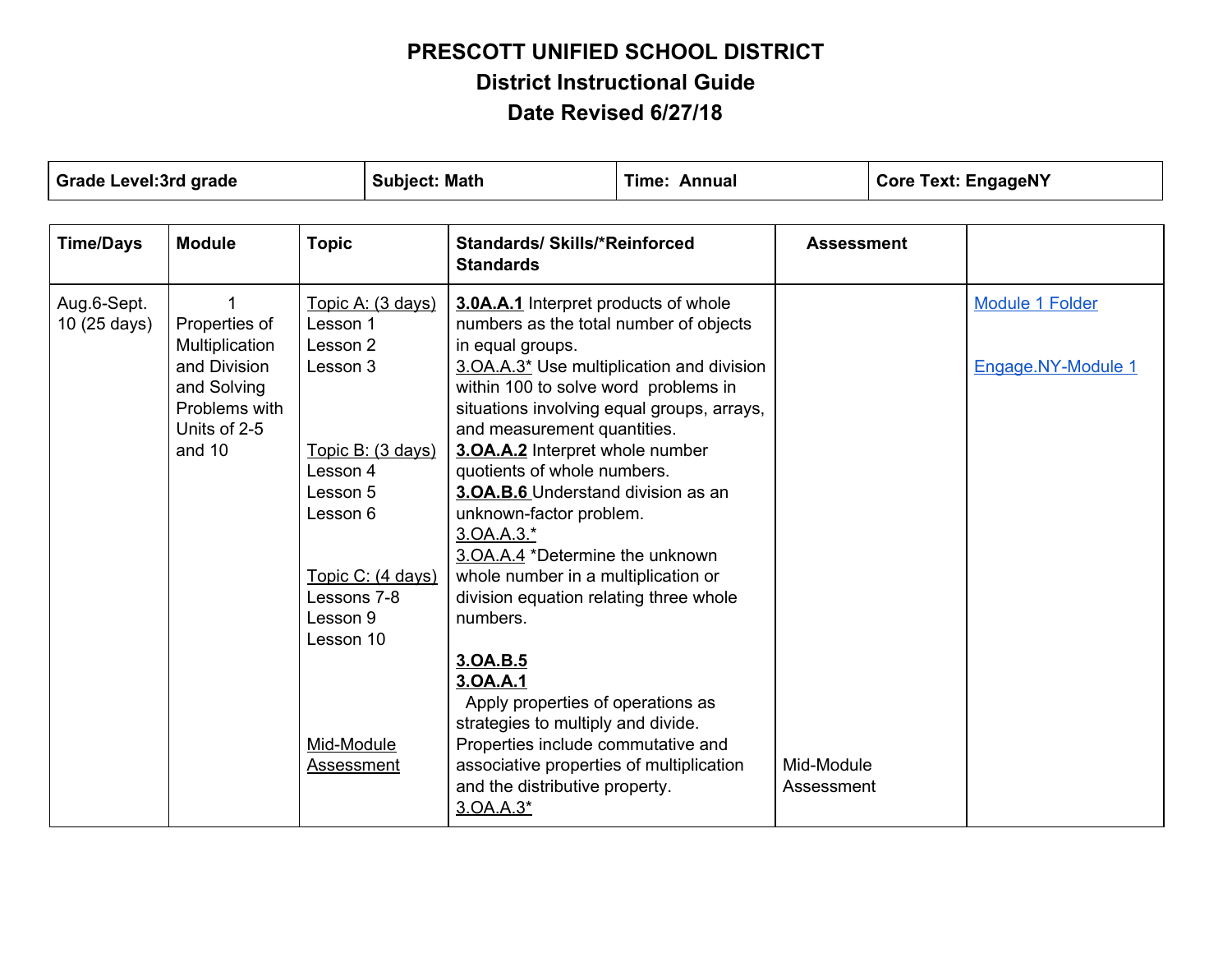| Topic D: (3 days)         | 3.0A.A.4*                                |               |  |
|---------------------------|------------------------------------------|---------------|--|
| Lesson 11                 |                                          |               |  |
| Lesson 12                 |                                          |               |  |
| Lesson 13                 |                                          |               |  |
| May consolidate           |                                          |               |  |
| lessons 12 and            |                                          |               |  |
| <mark>13.</mark>          | 3.0A.A.4                                 |               |  |
|                           | 3.0A.A2                                  |               |  |
|                           | 3.OA.B.6 Understand division as an       |               |  |
|                           | unknown-factor problem.                  |               |  |
|                           | 3. OA.C.7 Fluently multiply and divide   |               |  |
|                           | within 100.                              |               |  |
|                           | 3.0A.A.3*                                |               |  |
|                           | 3.OA.D.8* Solve two-step word            |               |  |
| Topic E: (4 days)         | problems using the four operations.      |               |  |
| Lesson 14                 | Represent these problems using           |               |  |
| Lesson 15may              | equations with a letter standing for the |               |  |
| omit                      | unknown quantity. Utilize understanding  |               |  |
| Lesson 16                 | the Order of Operations when there are   |               |  |
| Lesson 17                 | no parentheses.                          |               |  |
|                           |                                          |               |  |
|                           |                                          |               |  |
|                           | 3.0A.A.1*                                |               |  |
|                           | 3.0A.B.5                                 |               |  |
| Topic F: (4 days)         | 3.0A.C.7                                 |               |  |
| Lessons                   | 3.0A.B.6*                                |               |  |
| 18-19 <sub>may</sub> omit | 3.0A.A.2*                                |               |  |
| lesson 19                 | 3.0A.A.3*                                |               |  |
| Lesson 20                 | 3.0A.A.4*                                |               |  |
| Lesson 21                 |                                          | End of Module |  |
|                           |                                          | Assessment    |  |
| <b>End Of Module</b>      | 3.0A.A.1*                                |               |  |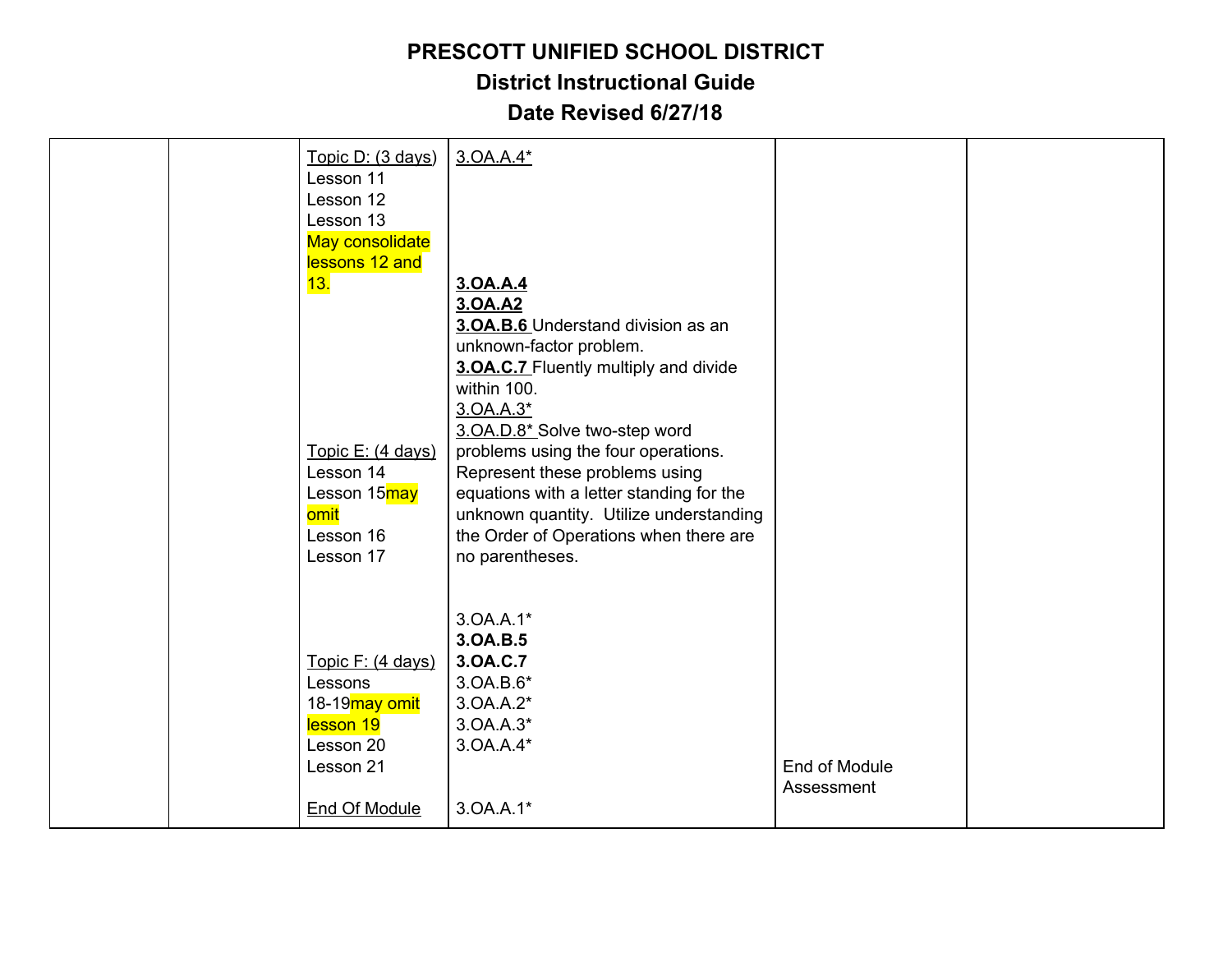**District Instructional Guide**

|                                    |                                                                                     | Assessment                                                                                               | 3.0A.A.2*<br>3.0A.A.3<br>3.0A.A.4*<br>3.0A.A.5<br>3.0A.B.6*<br>3.0A.D.8<br>3.0A.A.7                                                                                                                                                                                                                                                                                                                                               |                          |                                             |
|------------------------------------|-------------------------------------------------------------------------------------|----------------------------------------------------------------------------------------------------------|-----------------------------------------------------------------------------------------------------------------------------------------------------------------------------------------------------------------------------------------------------------------------------------------------------------------------------------------------------------------------------------------------------------------------------------|--------------------------|---------------------------------------------|
| Sept. 11-<br>Oct. 23 (25)<br>days) | $\overline{2}$<br>Place Value<br>and Problem<br>Solving with<br>Units of<br>Measure | Topic A (5 days)<br>Lesson 1 may<br>omit<br>Lesson 2<br>Lesson 3<br>Lesson 4 may<br>omit<br>Lesson 5     | 3.NBT.A.2 Fluently add and subtract<br>within 1000 using strategies and<br>algorithms based on place value,<br>properties of operations, and/or the<br>relationship between addition and<br>subtraction.<br><b>3.MD.A.1a</b> Tell and write time to the<br>nearest minute and measure time<br>intervals in minutes. Solve word<br>problems involving addition and<br>subtraction of time intervals in minutes.<br><b>3.NBT.A2</b> |                          | <b>Module 2 Folder</b><br>EngageNY-Module 2 |
|                                    |                                                                                     | Topic B (6 days)<br>Lesson 6<br>Lesson 7<br>Lesson 8<br>Lesson 9<br>Lesson 10<br>Lesson 11<br>Mid-Module | 3.MD.A.2 Measure and estimate liquid<br>volumes and masses of objects using<br>metric units. Solve one-step word<br>problems using all 4 operations,<br>involving masses or volumes that are<br>given in the same units.                                                                                                                                                                                                          | Mid-Module<br>Assessment |                                             |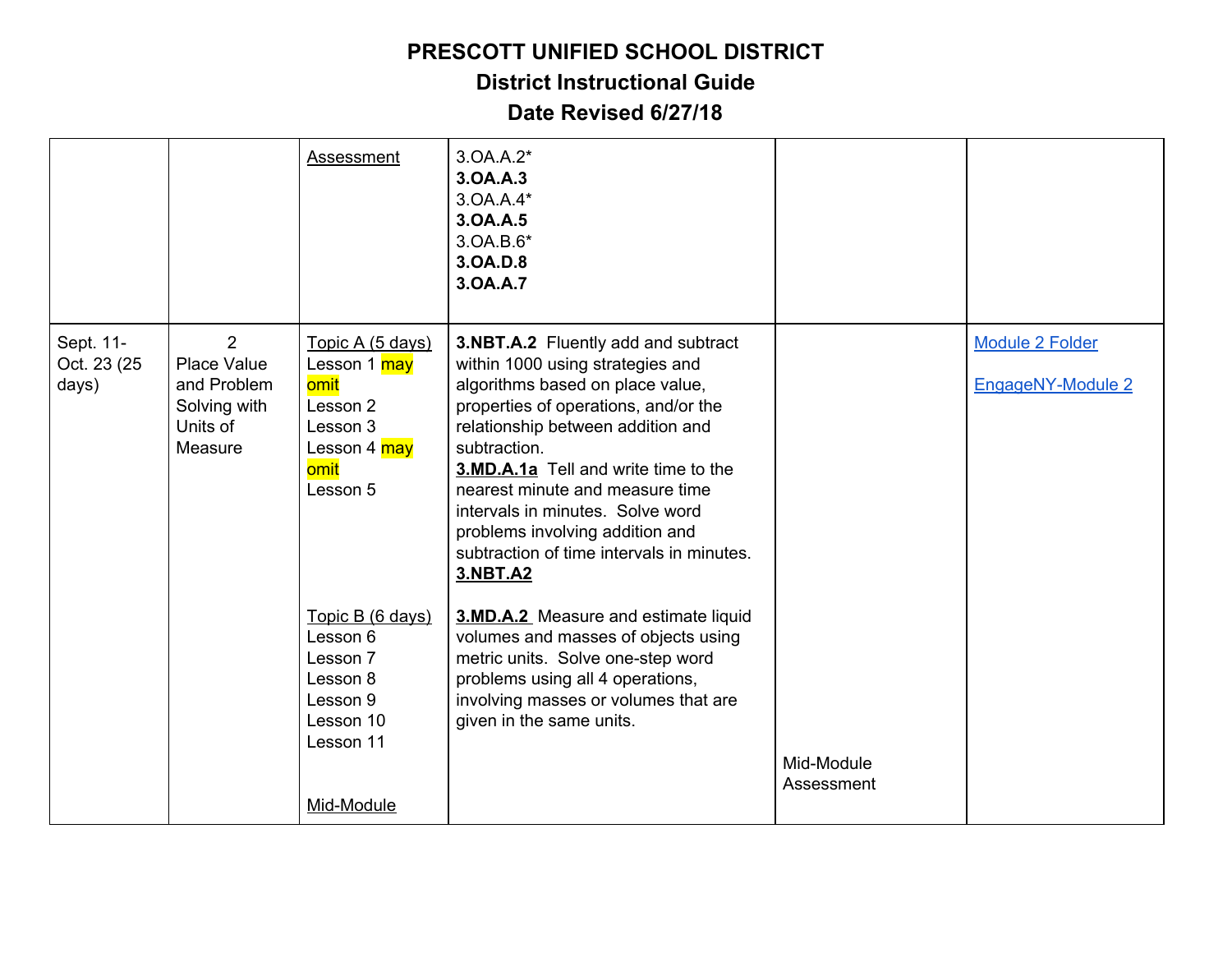|  | <b>Assessment</b>                                                                                                |                                                                                                                       |                             |  |
|--|------------------------------------------------------------------------------------------------------------------|-----------------------------------------------------------------------------------------------------------------------|-----------------------------|--|
|  | Topic C(3 days)<br>Lesson 12<br>Lesson 13<br>Lesson 14                                                           | 3.NBT.A.1-Use place value<br>understanding to round whole numbers<br>to the nearest 10-100.<br>3.MD.A.1a<br>3.MD.A.2- |                             |  |
|  | Topic D (3 days)<br>Lesson 15 May<br>consolidate 15<br>and 16<br>Lesson 16<br>Lesson 17                          | 3.NBT.1*<br>3.NBT.A.2<br>3.MD.A.1a*<br>$3.MD.A.2*$                                                                    |                             |  |
|  | Topic E (4 days)<br>Lesson 18 May<br>consolidate 18<br>and 19<br>Lesson 19<br>Lesson 20 may<br>omit<br>Lesson 21 | 3.NBT.1<br>3.NBT.A.2*<br>3.MD.A.1a*<br>3.MD.A.2*                                                                      | End of Module<br>Assessment |  |
|  | End-of-Module                                                                                                    |                                                                                                                       |                             |  |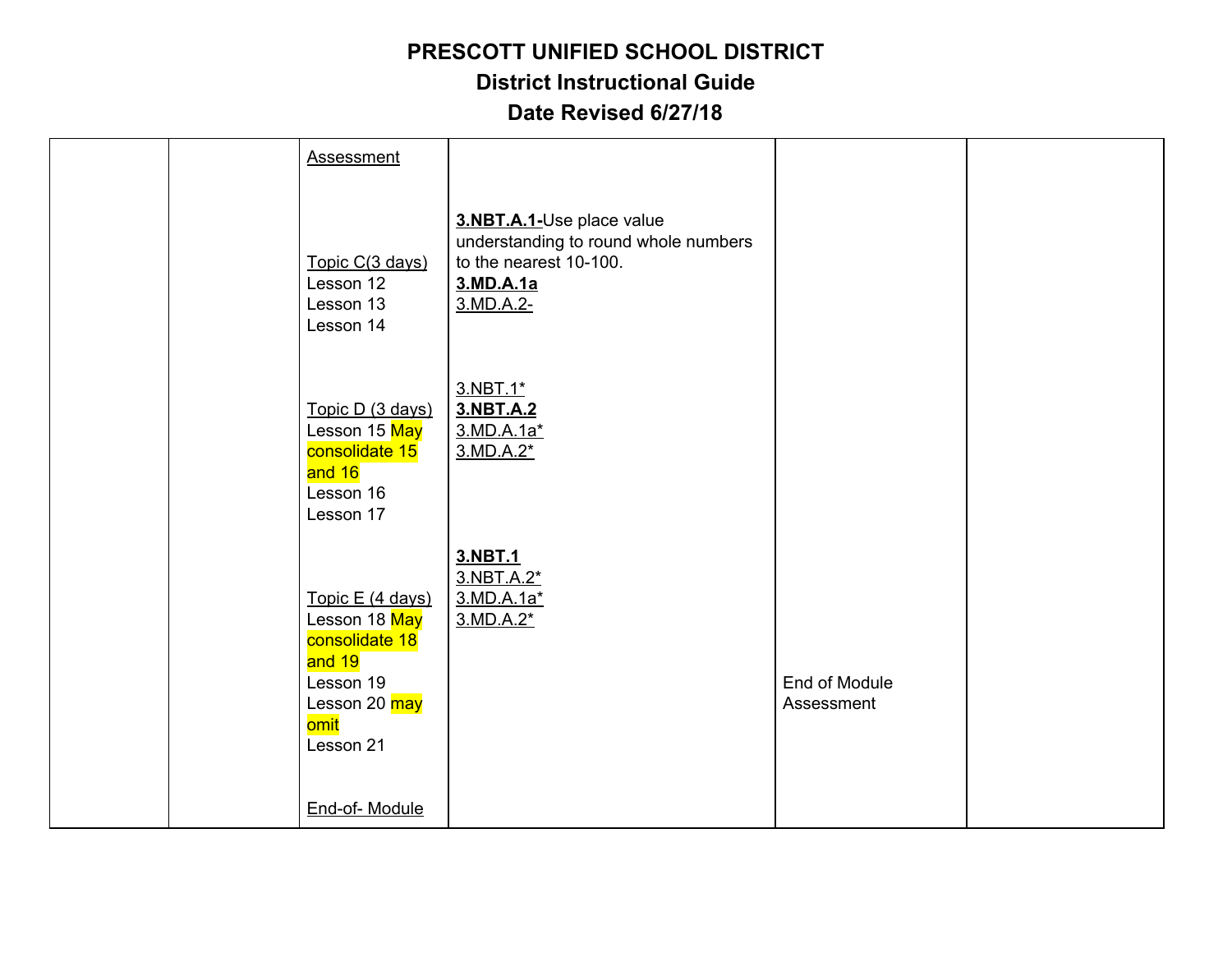**District Instructional Guide**

|                                           |                                                                                                  | <b>Assessment</b>                                                                                            |                                                                                                                                                                                                                                 |                          |                                      |
|-------------------------------------------|--------------------------------------------------------------------------------------------------|--------------------------------------------------------------------------------------------------------------|---------------------------------------------------------------------------------------------------------------------------------------------------------------------------------------------------------------------------------|--------------------------|--------------------------------------|
| Oct. 24- Dec.<br>3<br>$(25 \text{ days})$ | 3<br>Multiplication<br>and Division<br>with Units of<br>$0, 1, 6 - 9$ and<br>Multiples of<br>10. | Topic A (3 days)<br>Lesson 1<br>Lesson 2<br>Lesson 3                                                         | 3.0A.A.1*<br>3.0A.A.2*<br>3.0A.A.3*<br>3.0A.A.4<br>3.0A.B.6*<br>3.0A.B.5<br>3.0A.C.7<br>3.0A.D.9<br>Identify patterns in the addition table<br>and the multiplication table and explain<br>them using properties of operations. |                          | Module 3 Folder<br>EngageNY-Module 3 |
|                                           |                                                                                                  | Topic B (4 days)<br>Lesson 4<br>Lesson 5<br>Lesson 6 May<br>omit<br>Lesson 7<br>Topic C (4 days)<br>Lesson 8 | 3.0A.A.1*<br>3.0A.A.2*<br>3.0A.A.3<br>3.0A.A.4<br>3.0A.B.5<br>3.0A.B.6*<br>3.0A.C.7<br>3.0A.A.1*<br>3.0A.A.2*                                                                                                                   | Mid-Module<br>Assessment |                                      |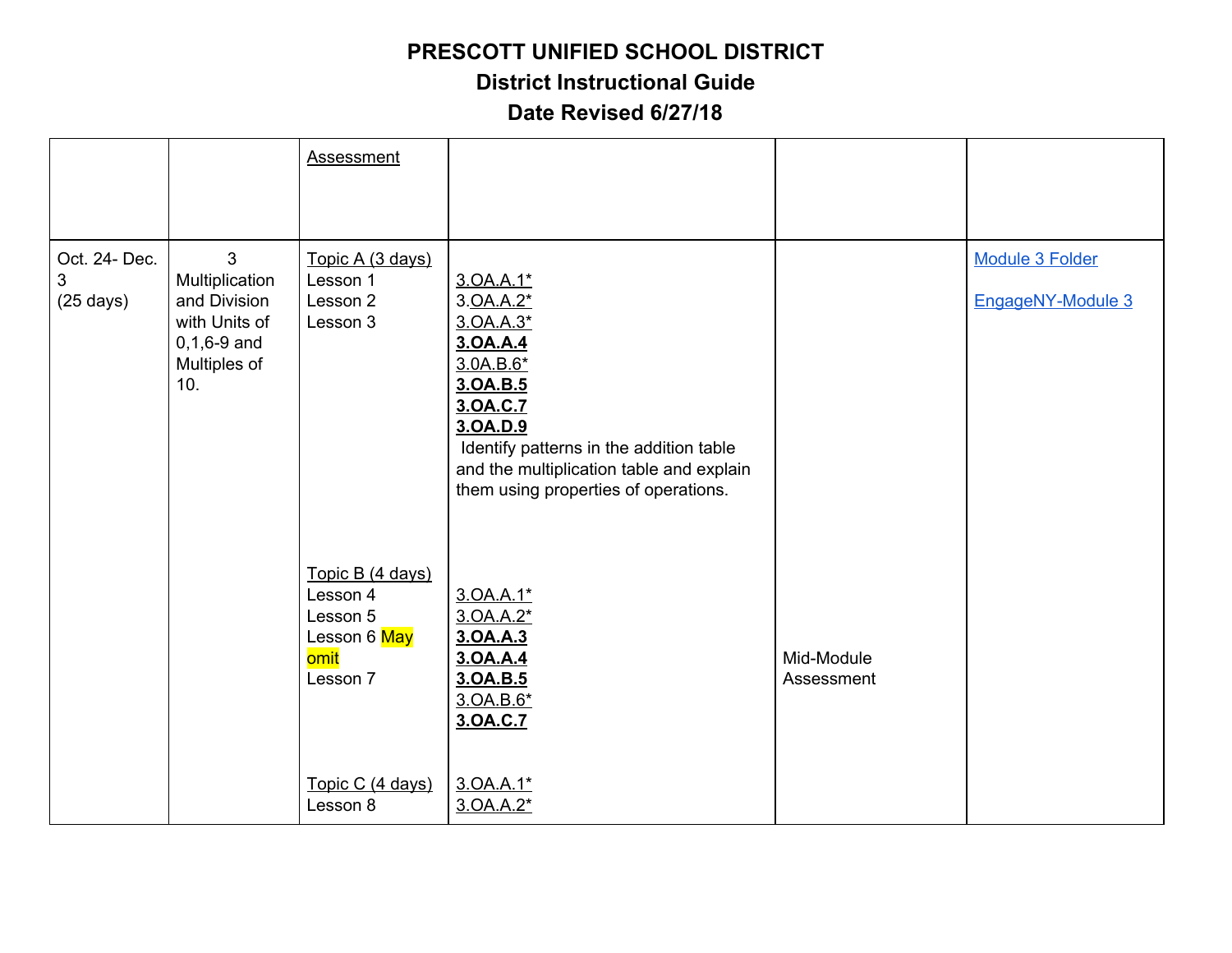**District Instructional Guide**

|  | Lesson 9<br>Lesson 10 May<br>omit<br>Lesson 11 May<br><mark>omit</mark>                                   | 3.0A.A.3<br>3.0A.A.4<br>3.0A.B.5<br>3.0A.B.6*<br>3.0A.C.7<br>3.0A.D.8*                            | Mid-Module<br>Assessment |  |
|--|-----------------------------------------------------------------------------------------------------------|---------------------------------------------------------------------------------------------------|--------------------------|--|
|  | Mid-Module<br><b>Assessment</b>                                                                           |                                                                                                   |                          |  |
|  | Topic D (4 days)<br>Lesson 12<br>Lesson 13 May<br>omit<br>Lesson 14<br>Lesson 15 May<br><mark>omit</mark> | 3.0A.D.9<br>3.0A.A.1*<br>3.0A.A.2*<br>3.0A.A.3<br>3.0A.A.5<br>3.0A.A.4<br>3.0A.B.6*<br>3.0A.C.7   |                          |  |
|  | Topic E (3 days)<br>Lesson 16<br>Lesson 17<br>Lesson 18                                                   | 3.0A.A.1*<br>3.0A.A.4*<br>3.0A.A.3<br>3.0.A.C.7<br>3.0A.A.2*<br>3.0A.B.6*<br>3.0A.D.9<br>3.0A.D.8 |                          |  |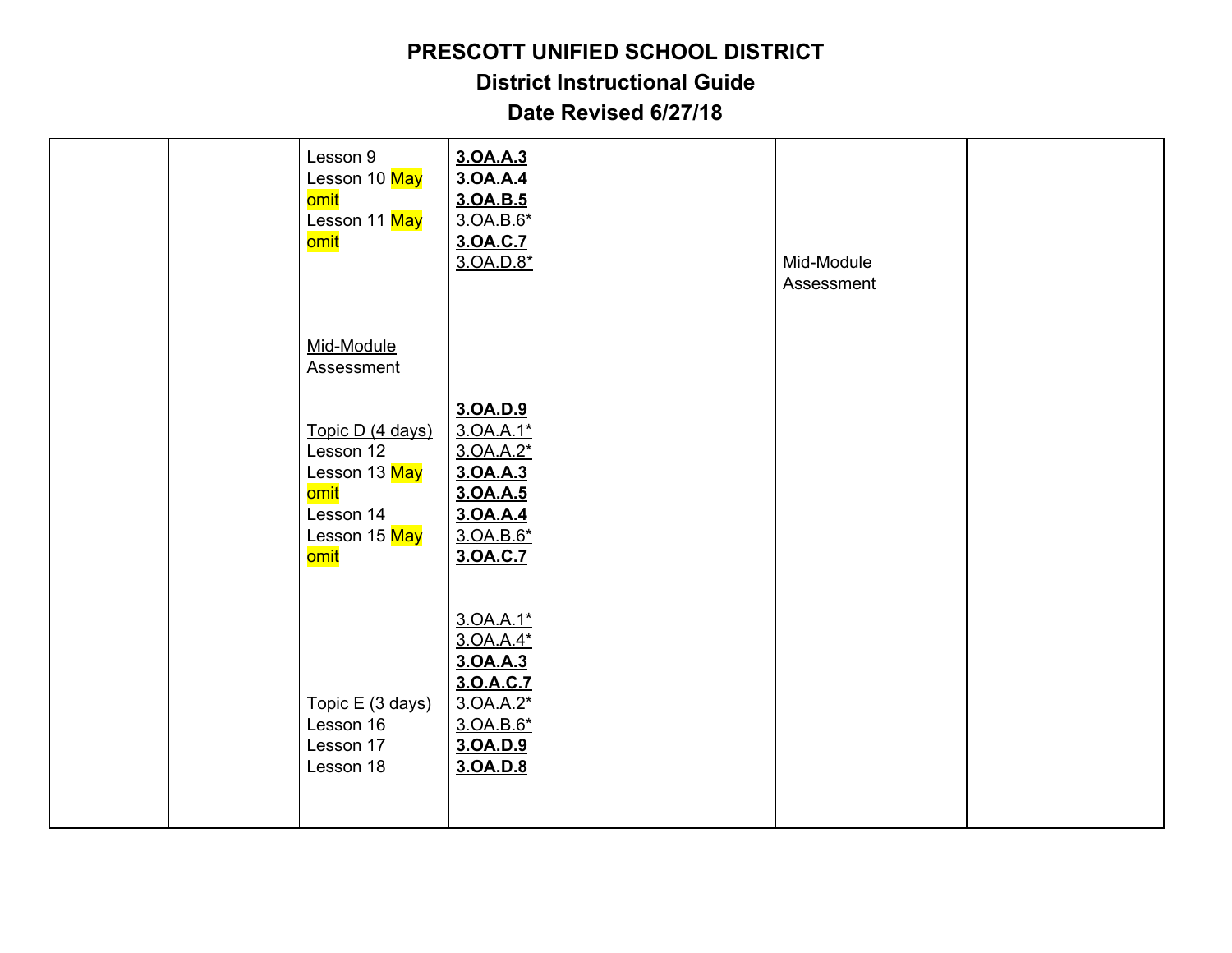**District Instructional Guide**

|  | Topic F (3 days)<br>Lesson 19<br>Lesson 20<br>Lesson 21  | 3.0A.D.8<br>3.0A.A.5<br>3.0A.A.1*<br>3.0A.D.9<br>3.NBT.A.3 Multiply one-digit whole<br>numbers by multiples of 10 in the range<br>10 to 90 using strategies based on place<br>value and the properties of operations. | End of Module<br>Assessment |  |
|--|----------------------------------------------------------|-----------------------------------------------------------------------------------------------------------------------------------------------------------------------------------------------------------------------|-----------------------------|--|
|  | End of Module<br><b>Assessment</b><br>$(2 \text{ days})$ |                                                                                                                                                                                                                       |                             |  |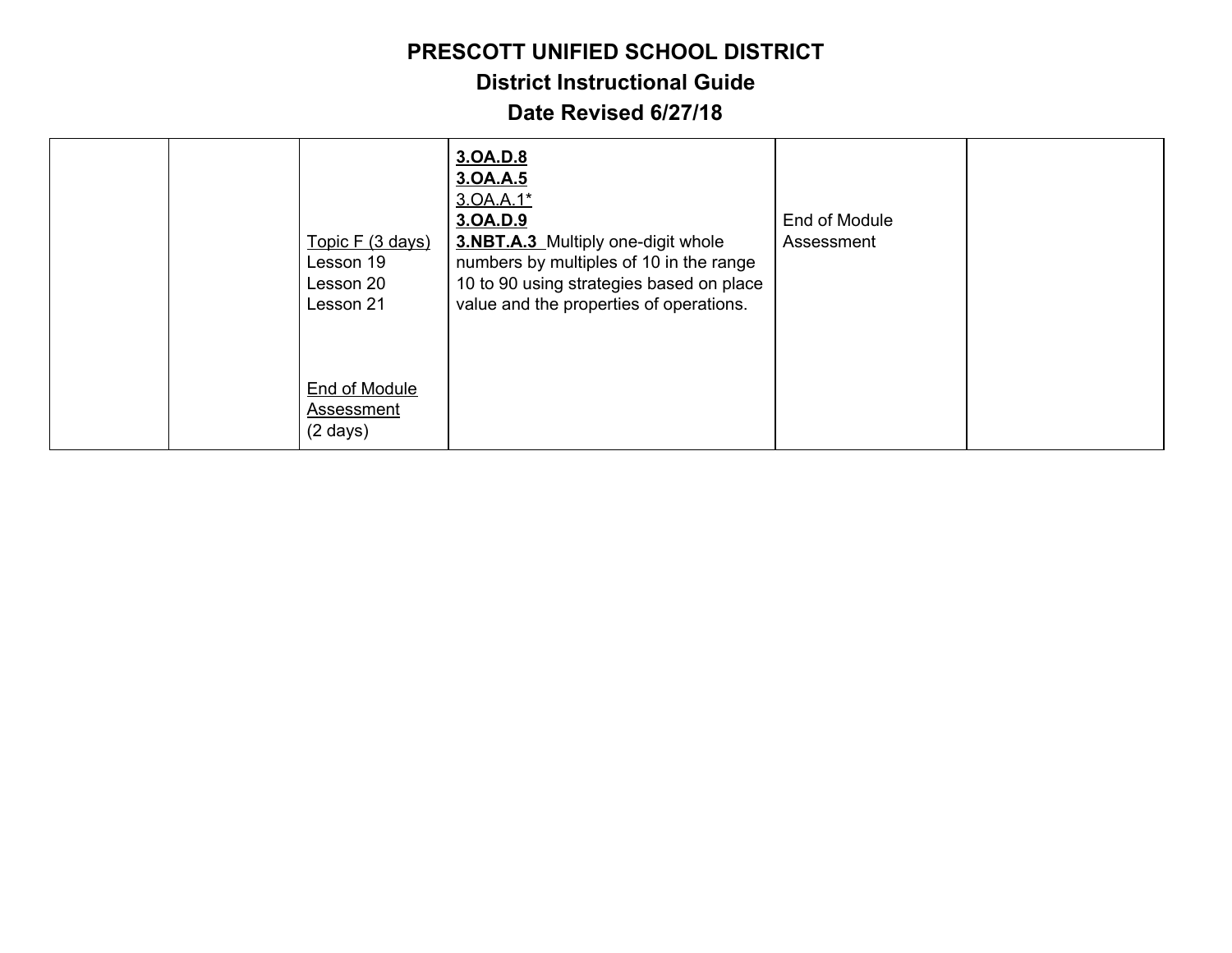| Dec. 4- Jan.<br>14<br>$(20 \text{ days})$ | 4<br>Multiplication<br>and Area | Topic A (4 days)<br>Lesson 1<br>Lesson 2 May<br>consolidate 2<br>and 3<br>Lesson 3<br>Lesson 4 | 3.MD.C.5 Understand area as an<br>attribute of plane figures and understand<br>concepts of area measurement.<br>3.MD.C.6 Measure areas by counting<br>unit squares.<br>3.MD.C. 7 Relate area to the operations<br>of multiplication and addition.                                                                                                                                                                                                                                                                                                                                                                                                                                                                 |                          | <b>Module 4 Folder</b><br>EngageNY-Module 4 |
|-------------------------------------------|---------------------------------|------------------------------------------------------------------------------------------------|-------------------------------------------------------------------------------------------------------------------------------------------------------------------------------------------------------------------------------------------------------------------------------------------------------------------------------------------------------------------------------------------------------------------------------------------------------------------------------------------------------------------------------------------------------------------------------------------------------------------------------------------------------------------------------------------------------------------|--------------------------|---------------------------------------------|
|                                           |                                 | Topic B (4 days)<br>Lesson 5<br>Lesson 6<br>Lesson 7<br>Lesson 8<br>Mid-Module                 | 3.MD.C5<br>3.MD.C6<br>3.MD.C.7a Find the area of a rectangle<br>with whole-number side lengths by tiling<br>it, and show that the area is the same as<br>would be found by multiplying the side<br>lengths.<br>3.MD.C.7b Multiply side lengths to find<br>areas of rectangles with whole-number<br>side lengths in the context of solving<br>real-world and mathematical problems,<br>and represent whole-number products<br>as rectangular areas in mathematical<br>reasoning.<br>3.MD.C.7c Use tiling to show that the<br>area of a rectangle with whole-number<br>side lengths a and b+c is the sum of axb<br>and axc. Use area models to represent<br>the distributive property in mathematical<br>reasoning. | Mid-Module<br>Assessment |                                             |
|                                           |                                 |                                                                                                |                                                                                                                                                                                                                                                                                                                                                                                                                                                                                                                                                                                                                                                                                                                   |                          |                                             |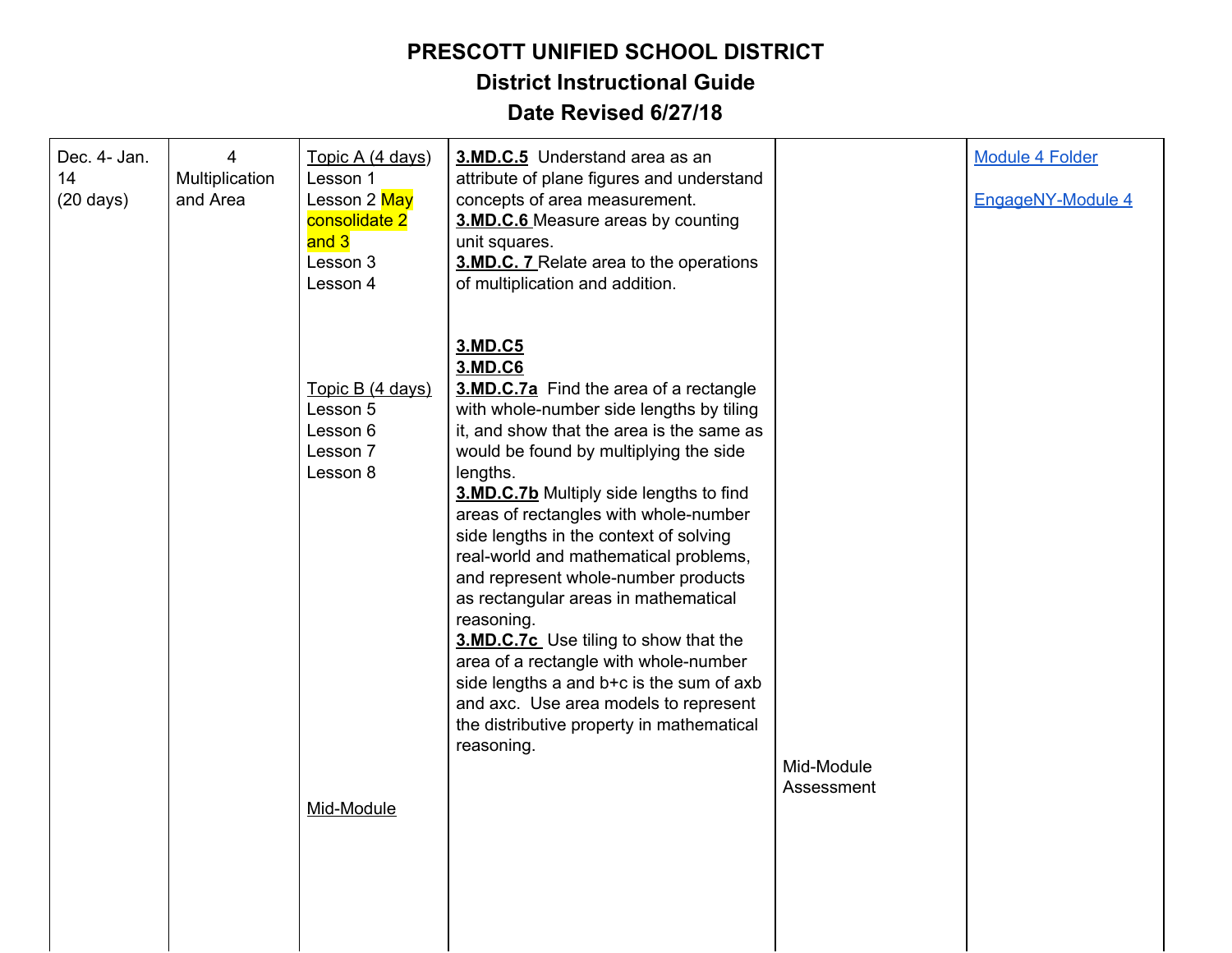|                                           |                                                              | Assessment<br>Topic C (3 days)<br>Lesson 9 May<br>omit<br>Lesson 10<br>Lesson 11<br>Topic D (5 days)<br>Lesson 12<br>Lesson 13<br>Lesson 14<br>Lesson 15 May<br>omit<br>Lesson 16 May<br>omit<br><b>End of Module</b><br>Assessment<br>$(2 \text{ days})$ | 3.MD.5<br>3.MD.7a<br>3.MD.7b<br>3.MD.7c<br><b>3.MD.7d Understand the rectilinear</b><br>figures can be decomposed into<br>non-overlapping rectangles and that the<br>sum of the areas of these rectangles is<br>identical to the area of the original<br>rectilinear figure. Apply to real-world<br>contexts.<br>3.MD7a<br>3.MD7b<br>3, MD7c<br><b>3.MD7d</b><br>$3.MD.5*$ | End of Module<br>Assessment |                                      |
|-------------------------------------------|--------------------------------------------------------------|-----------------------------------------------------------------------------------------------------------------------------------------------------------------------------------------------------------------------------------------------------------|----------------------------------------------------------------------------------------------------------------------------------------------------------------------------------------------------------------------------------------------------------------------------------------------------------------------------------------------------------------------------|-----------------------------|--------------------------------------|
| Jan. 15- Mar.<br>7<br>$(35 \text{ days})$ | 5<br><b>Fractions</b> as<br>Numbers on<br>the Number<br>Line | Topic A (4 days)<br>Lesson 1<br>Lesson 2<br>Lesson 3 May<br>omit<br>Lesson 4 May<br>omit                                                                                                                                                                  | 3.G.A.2 Understand that shapes in<br>different categories may share attributes,<br>and shared attributes can define a larger<br>category. Recognize rhombuses,<br>rectangles, and squares as examples of<br>quadrilaterals, and draw examples<br>quadrilaterals that do not belong to any<br>of these subcategories.<br>3.NF.A.1 Use place value                           |                             | Module 5 Folder<br>EngageNY-Module 5 |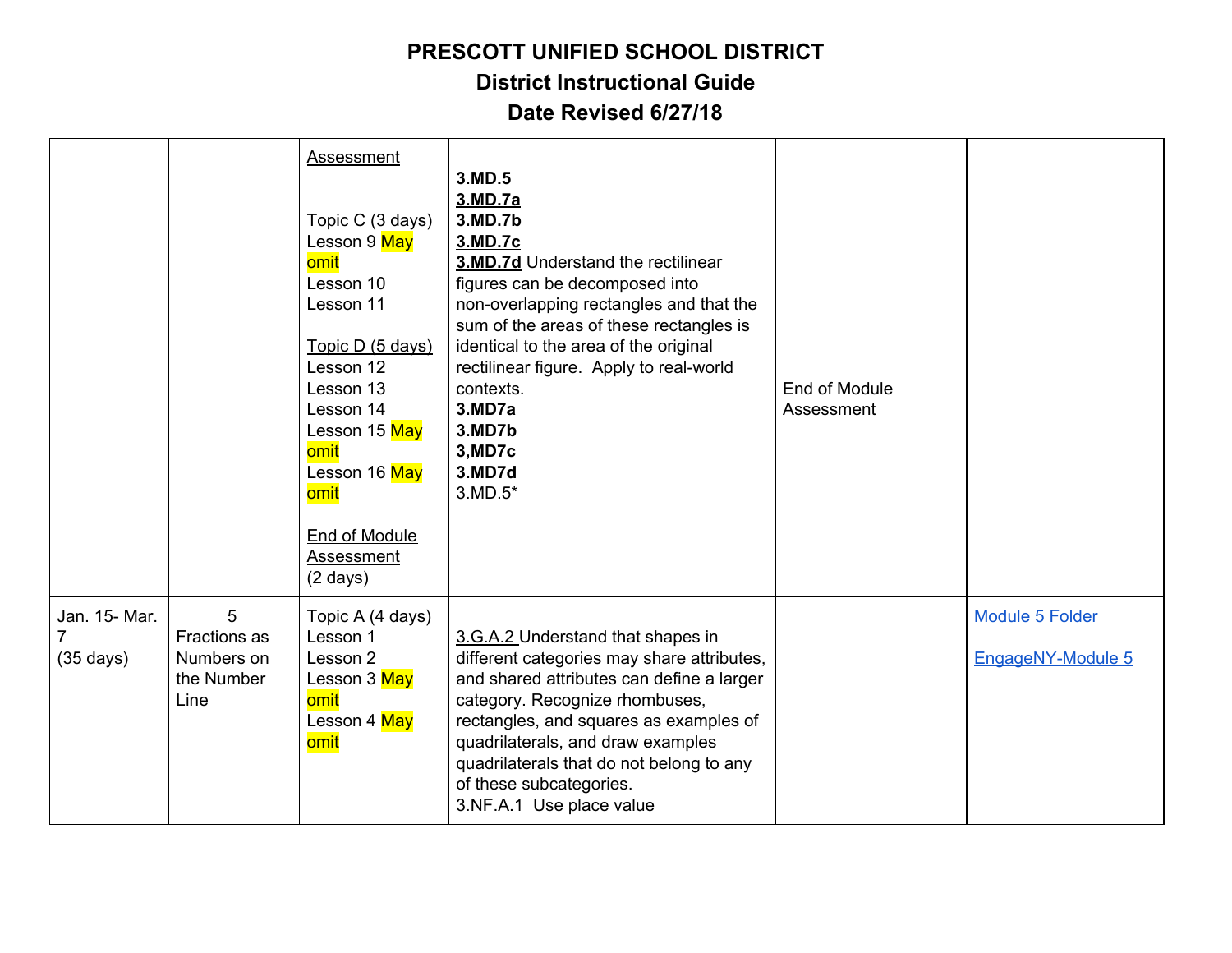|                                                                                                                  | understanding to round whole numbers<br>to the nearest 10-100.                                                                                                                                                                                                           |                          |  |
|------------------------------------------------------------------------------------------------------------------|--------------------------------------------------------------------------------------------------------------------------------------------------------------------------------------------------------------------------------------------------------------------------|--------------------------|--|
| Topic B (5 days)<br>Lesson 5<br>Lesson 6<br>Lesson 7<br>Lesson 8<br>Lesson 9                                     | 3.NF.A.1<br>3.NF.A.3 c. Express whole numbers as<br>fractions, and recognize fractions that<br>are equivalent to whole numbers.<br>3 G. A.2- Partition shapes into b parts<br>with equal areas. Express the area of<br>each part as a unit fraction 1/b of the<br>whole. |                          |  |
| Topic C (4 days)<br>Lesson 10 May<br>consolidate 10<br>and 11<br>Lesson 11<br>Lesson 12<br>Lesson 13 May<br>omit | 3.NF.A.3d<br>3.NF.A.3a<br>3.G. A.2<br>3.NF.A.1                                                                                                                                                                                                                           | Mid-Module<br>Assessment |  |
| Mid-Module<br><b>Assessment</b><br>$(3 \text{ days})$<br>Topic D (6 days)<br>Lesson 14                           | 3.NF.2a-b<br>3.NF.3c-d                                                                                                                                                                                                                                                   |                          |  |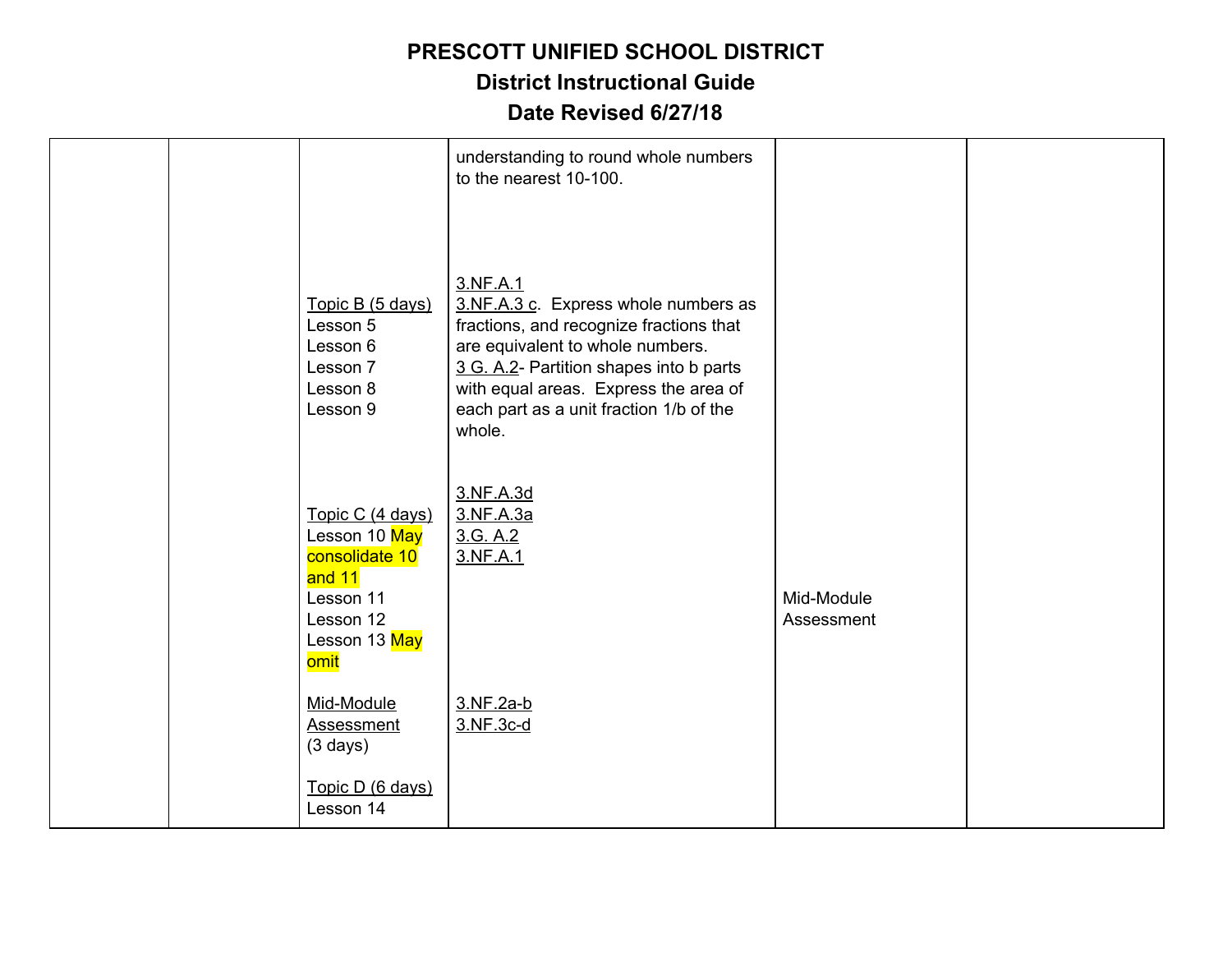|  | Lesson 15            |            |               |  |
|--|----------------------|------------|---------------|--|
|  | Lesson 16            |            |               |  |
|  | Lesson 17            |            |               |  |
|  | Lesson 18            | 3.NF.3 a-c |               |  |
|  | Lesson 19 May        |            |               |  |
|  | <mark>omit</mark>    |            |               |  |
|  |                      |            |               |  |
|  | Topic E (8 days)     |            |               |  |
|  | Lesson 20 May        |            |               |  |
|  | omit                 |            |               |  |
|  | Lesson 21            |            |               |  |
|  | Lesson 22            |            |               |  |
|  | Lesson 23            | 3.NF.3d    |               |  |
|  | Lesson 24            |            |               |  |
|  | Lesson 25 May        |            |               |  |
|  | omit                 |            |               |  |
|  | Lesson 26            |            | End of Module |  |
|  | Lesson 27            |            | Assessment    |  |
|  |                      |            |               |  |
|  | Topic F (3 days)     |            |               |  |
|  | Lesson 28            |            |               |  |
|  | Lesson 29            |            |               |  |
|  | Lesson 30            |            |               |  |
|  |                      |            |               |  |
|  | <b>End of Module</b> |            |               |  |
|  | <b>Assessment</b>    |            |               |  |
|  | $(2 \text{ days})$   |            |               |  |
|  |                      |            |               |  |
|  |                      |            |               |  |
|  |                      |            |               |  |
|  |                      |            |               |  |
|  |                      |            |               |  |
|  |                      |            |               |  |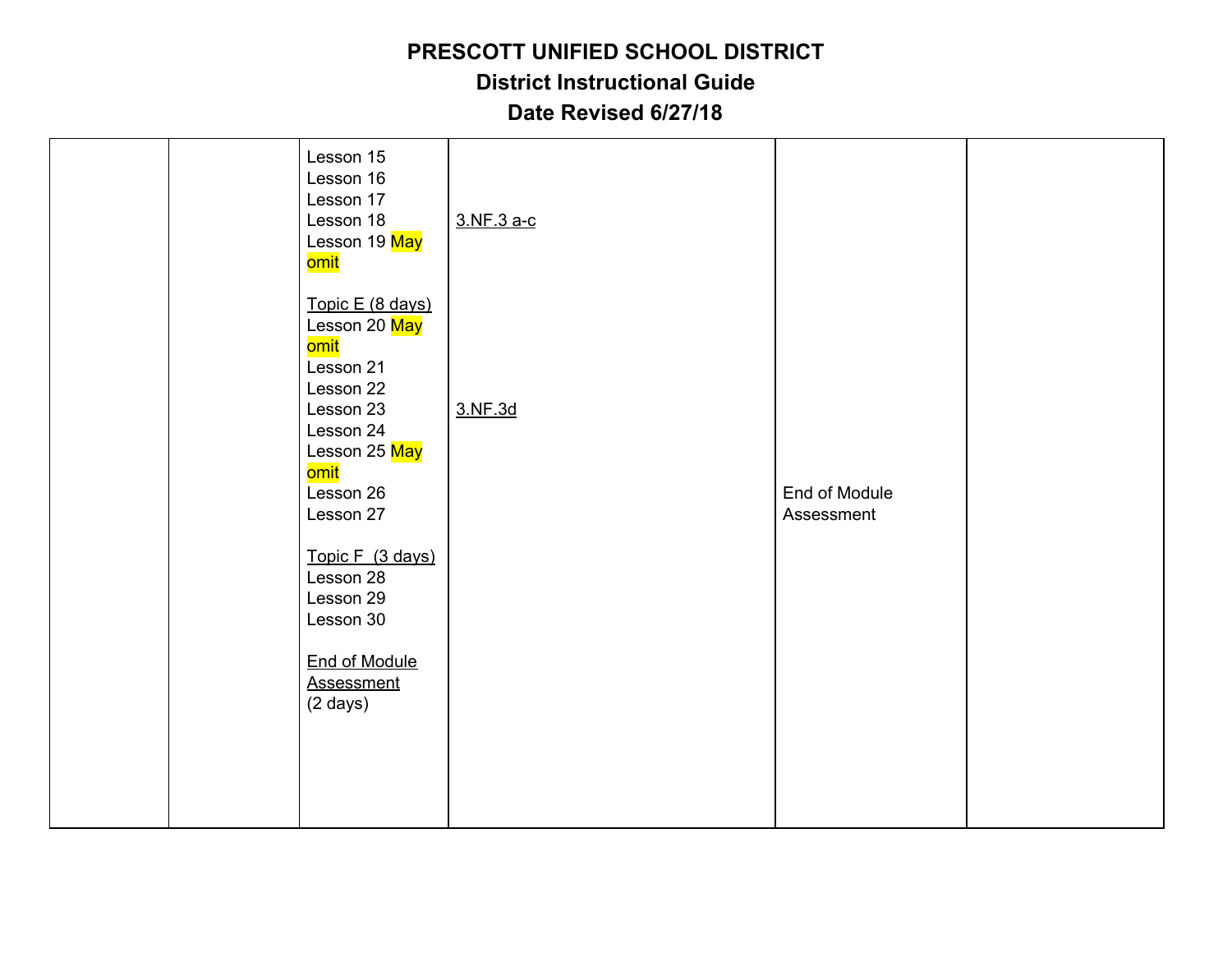| Mar. 18- Mar.<br>29<br>$(10 \text{ days})$    | 6<br>Collecting and<br>Displaying<br>Data     | Topic A (4 days)<br>Lesson 1<br>Lesson 2<br>Lesson 3<br>Lesson 4<br>Topic B (5 days)<br>Lesson 5<br>Lesson 6<br>Lesson 7<br>Lesson 8<br>Lesson 9 May<br>omit<br><b>End of Module</b><br>Assessment<br>(1 day) | 3.MD.B.3 Create a scaled picture graph<br>and a scaled bar graph to represent a<br>data set with several categories. Solve<br>one and two step "how many more" and<br>"how many less" problems using<br>information presented in scaled bar<br>graphs.<br>3.MD.B.4 Generate measurement data<br>by measuring lengths using rulers<br>marked with halves and fourths of an<br>inch to the nearest quarter-inch. Show<br>the data by making a line plot, where the<br>horizontal scale is marked off in<br>appropriate units- whole numbers,<br>halves, or quarters. | End of Module<br>Assessment | <b>Module 6 Folder</b><br>EngageNY-Module 6 |
|-----------------------------------------------|-----------------------------------------------|---------------------------------------------------------------------------------------------------------------------------------------------------------------------------------------------------------------|--------------------------------------------------------------------------------------------------------------------------------------------------------------------------------------------------------------------------------------------------------------------------------------------------------------------------------------------------------------------------------------------------------------------------------------------------------------------------------------------------------------------------------------------------------------------|-----------------------------|---------------------------------------------|
| Apr. 1- End<br>of Year<br>$(40 \text{ days})$ | $\overline{7}$<br>Geometry and<br>Measurement | Topic A (3 days)<br>Lesson 1<br>Lesson 2                                                                                                                                                                      | 3.0A.A.8                                                                                                                                                                                                                                                                                                                                                                                                                                                                                                                                                           |                             | <b>Module 7 Folder</b><br>EngageNY-Module 7 |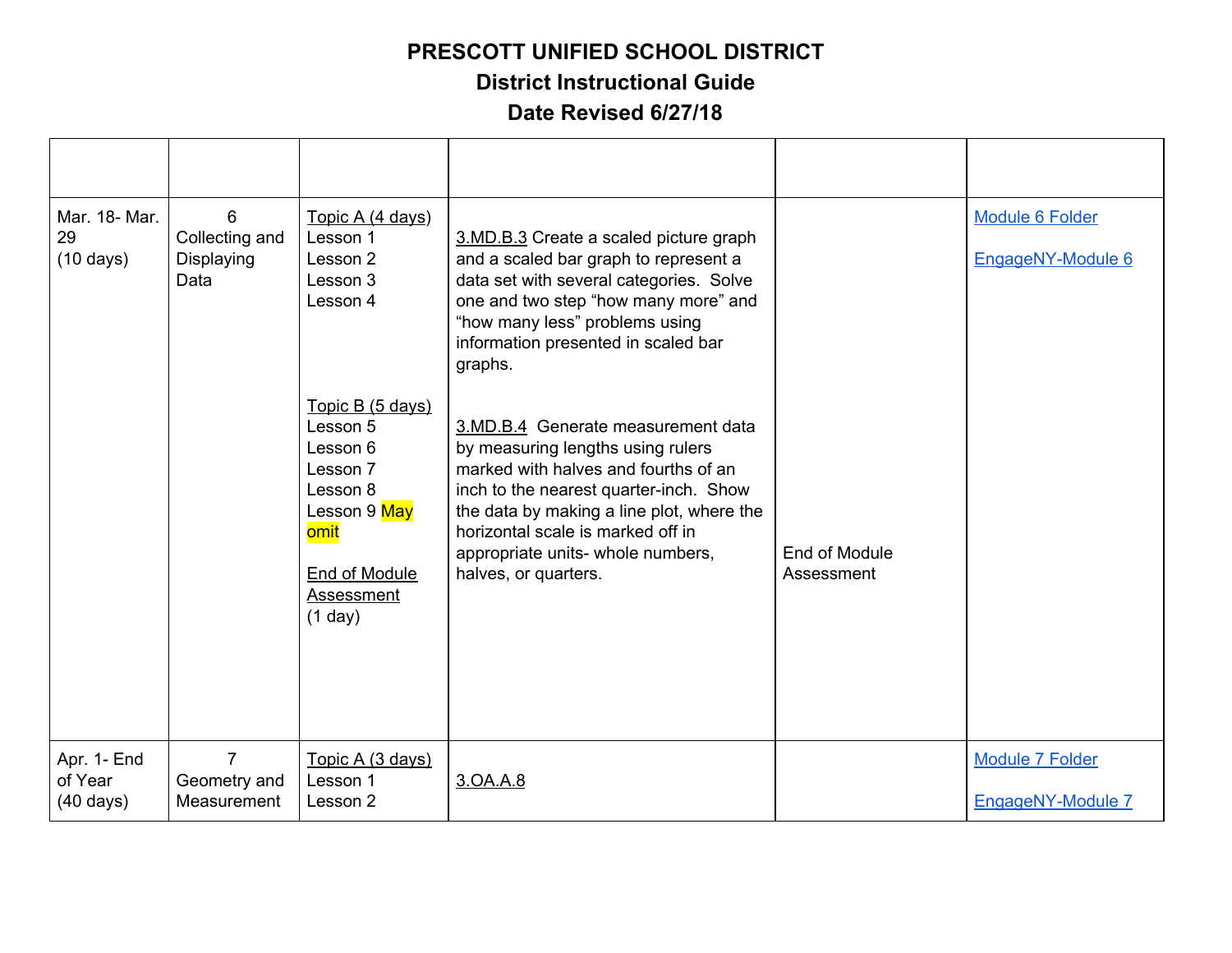| Word<br>Problems | Lesson 3                                                                                                                             |          |                          |  |
|------------------|--------------------------------------------------------------------------------------------------------------------------------------|----------|--------------------------|--|
|                  | Topic B (6 days)<br>Lesson 4<br>Lesson 5<br>Lesson 6<br>Lesson 7<br>Lesson 8<br>Lesson 9                                             | 3.G.A.1  |                          |  |
|                  | Topic C (8 days)<br>Lesson 10<br>Lesson 11 May<br>omit<br>Lesson 12<br>Lesson 13<br>Lesson 14<br>Lesson 15<br>Lesson 16<br>Lesson 17 | 3.MD.C.8 |                          |  |
|                  | Mid-Module<br><b>Assessment</b><br>$(3 \text{ days})$                                                                                |          | Mid-Module<br>Assessment |  |
|                  | Topic D (5 days)<br>Lesson 18                                                                                                        | 3.MD.B.4 |                          |  |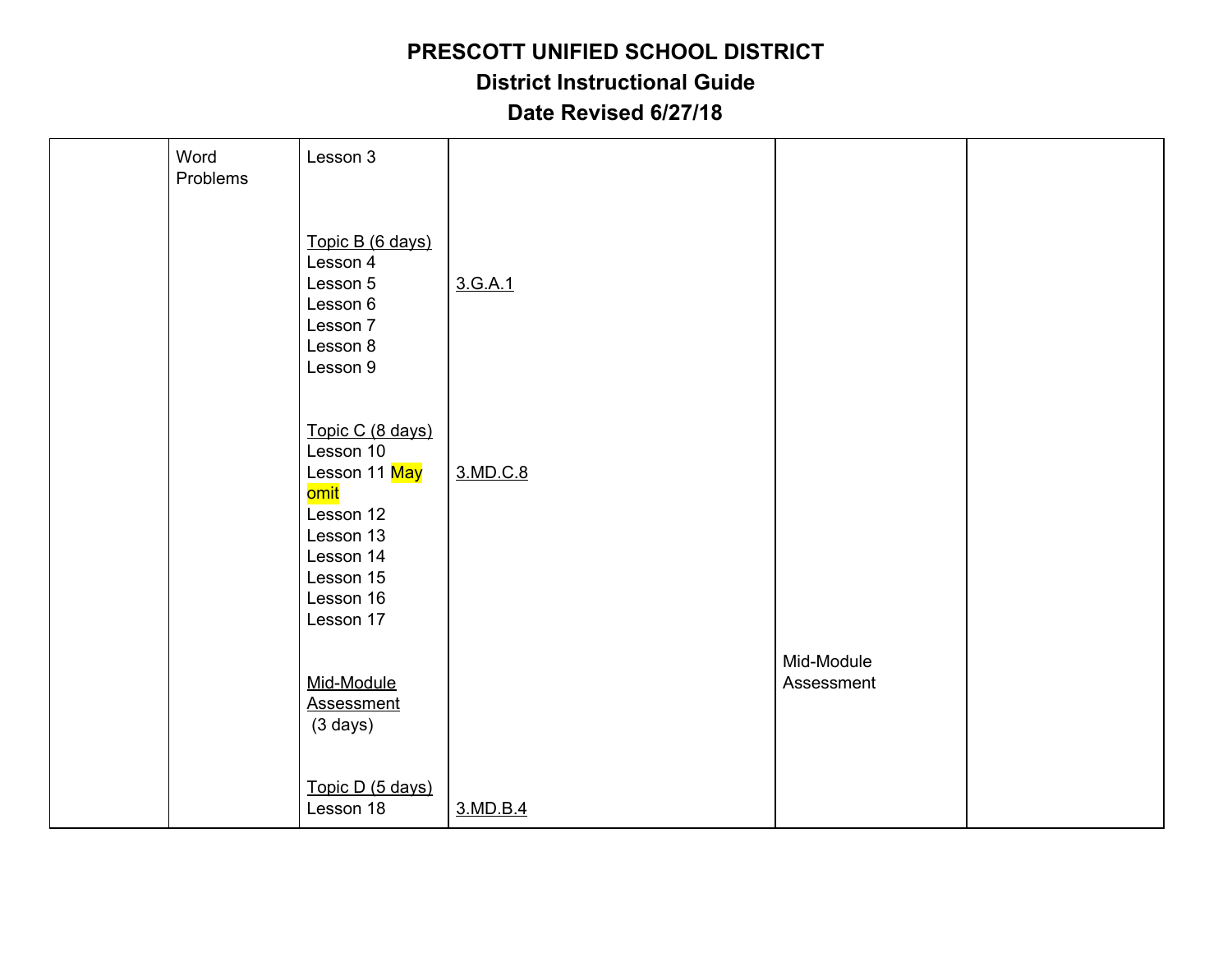**District Instructional Guide**

| Lesson 19<br>Lesson 20<br>Lesson 21<br>Lesson 22 May<br>omit                                                                                                                                                                                                                                                                                                    | 3.MD.C.8<br>3.G.A.1 |                             |  |
|-----------------------------------------------------------------------------------------------------------------------------------------------------------------------------------------------------------------------------------------------------------------------------------------------------------------------------------------------------------------|---------------------|-----------------------------|--|
| Topic E: (8 days)<br>Lesson 23<br>Lesson 24 May<br>omit lessons<br>$24 - 27$<br>Lesson 25<br>Lesson 26<br><b>Lesson 27</b><br>Lesson 28<br>Lesson 29<br>Lesson 30<br><b>End of Module</b><br><b>Assessment</b><br>$(3 \text{ days})$<br>Topic F (4 days)<br>Year in Review<br>May omit lessons<br>$31 - 34$<br>Lesson 31<br>Lesson 32<br>Lesson 33<br>Lesson 34 | 3.MD.C.8<br>3.G.A.1 | End of Module<br>Assessment |  |
|                                                                                                                                                                                                                                                                                                                                                                 |                     |                             |  |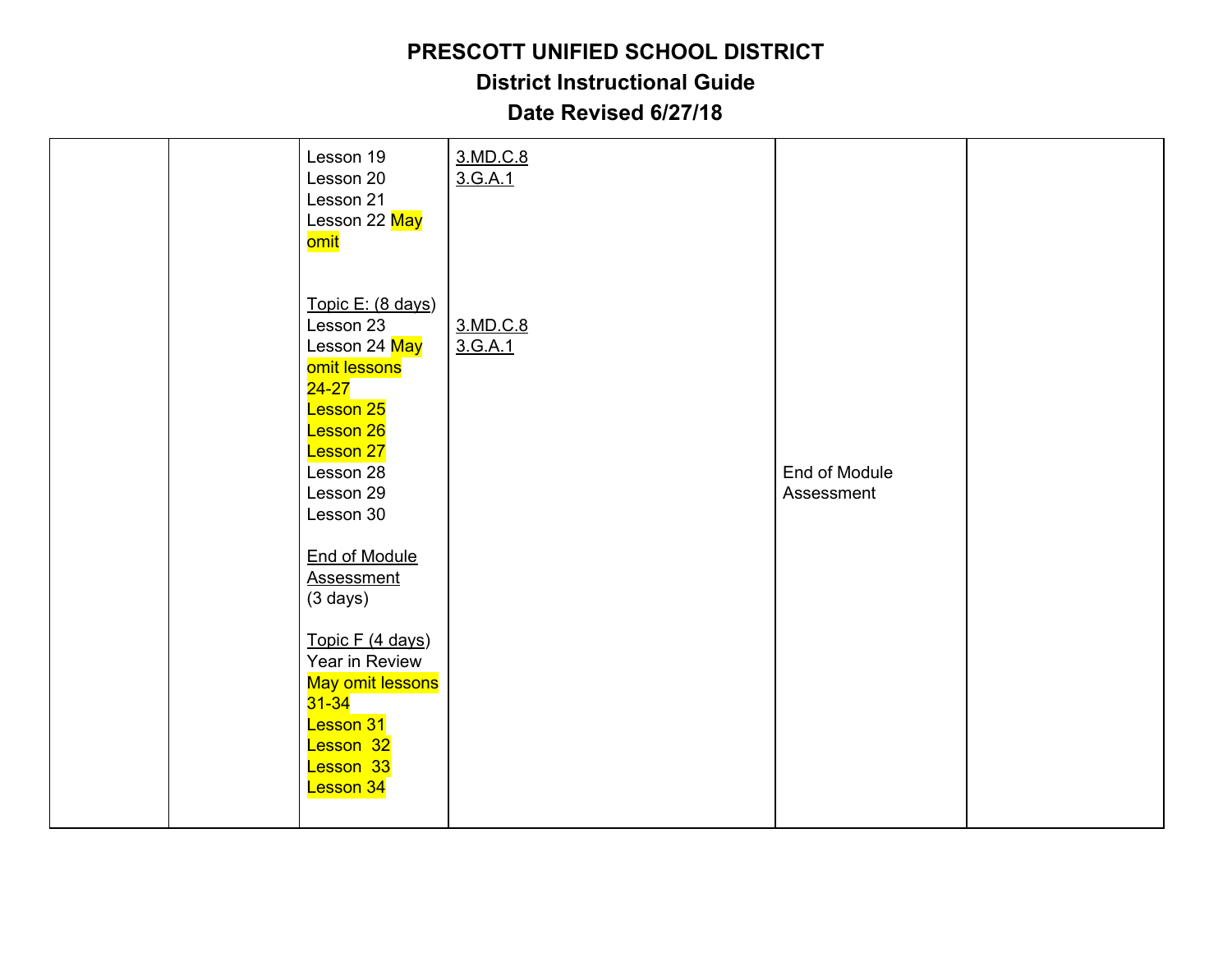| <b>Grade Level:</b> | Subject: | <b>Time: Quarter 2</b> | <b>Core Text:</b> |
|---------------------|----------|------------------------|-------------------|
|---------------------|----------|------------------------|-------------------|

| <b>Time</b> | <b>Topic</b> | <b>Content (Nouns)</b> | <b>Skills (Verbs)</b> | <b>Standards</b> |
|-------------|--------------|------------------------|-----------------------|------------------|
|             |              |                        |                       |                  |
|             |              |                        |                       |                  |
|             |              |                        |                       |                  |
|             |              |                        |                       |                  |
|             |              |                        |                       |                  |
|             |              |                        |                       |                  |
|             |              |                        |                       |                  |
|             |              |                        |                       |                  |
|             |              |                        |                       |                  |
|             |              |                        |                       |                  |
|             |              |                        |                       |                  |
|             |              |                        |                       |                  |
|             |              |                        |                       |                  |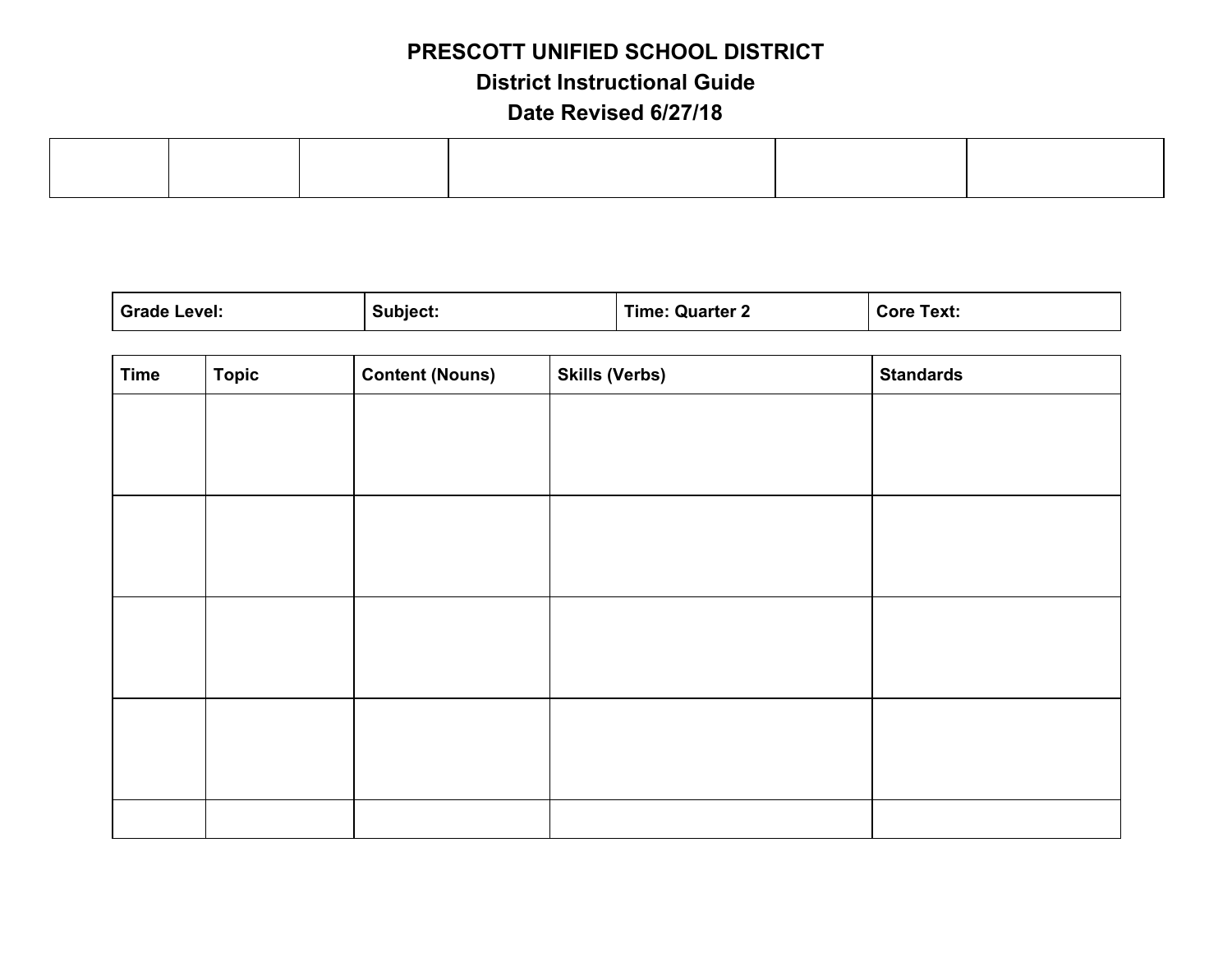# **PRESCOTT UNIFIED SCHOOL DISTRICT District Instructional Guide**

| <b>Grade Level:</b> | Subiect <sup>.</sup> | . Quarter $^\circ$<br>Time: | Core<br>Text: |
|---------------------|----------------------|-----------------------------|---------------|
|                     |                      |                             |               |

| <b>Time</b> | <b>Topic</b> | <b>Content (Nouns)</b> | <b>Skills (Verbs)</b> | <b>Standards</b> |
|-------------|--------------|------------------------|-----------------------|------------------|
|             |              |                        |                       |                  |
|             |              |                        |                       |                  |
|             |              |                        |                       |                  |
|             |              |                        |                       |                  |
|             |              |                        |                       |                  |
|             |              |                        |                       |                  |
|             |              |                        |                       |                  |
|             |              |                        |                       |                  |
|             |              |                        |                       |                  |
|             |              |                        |                       |                  |